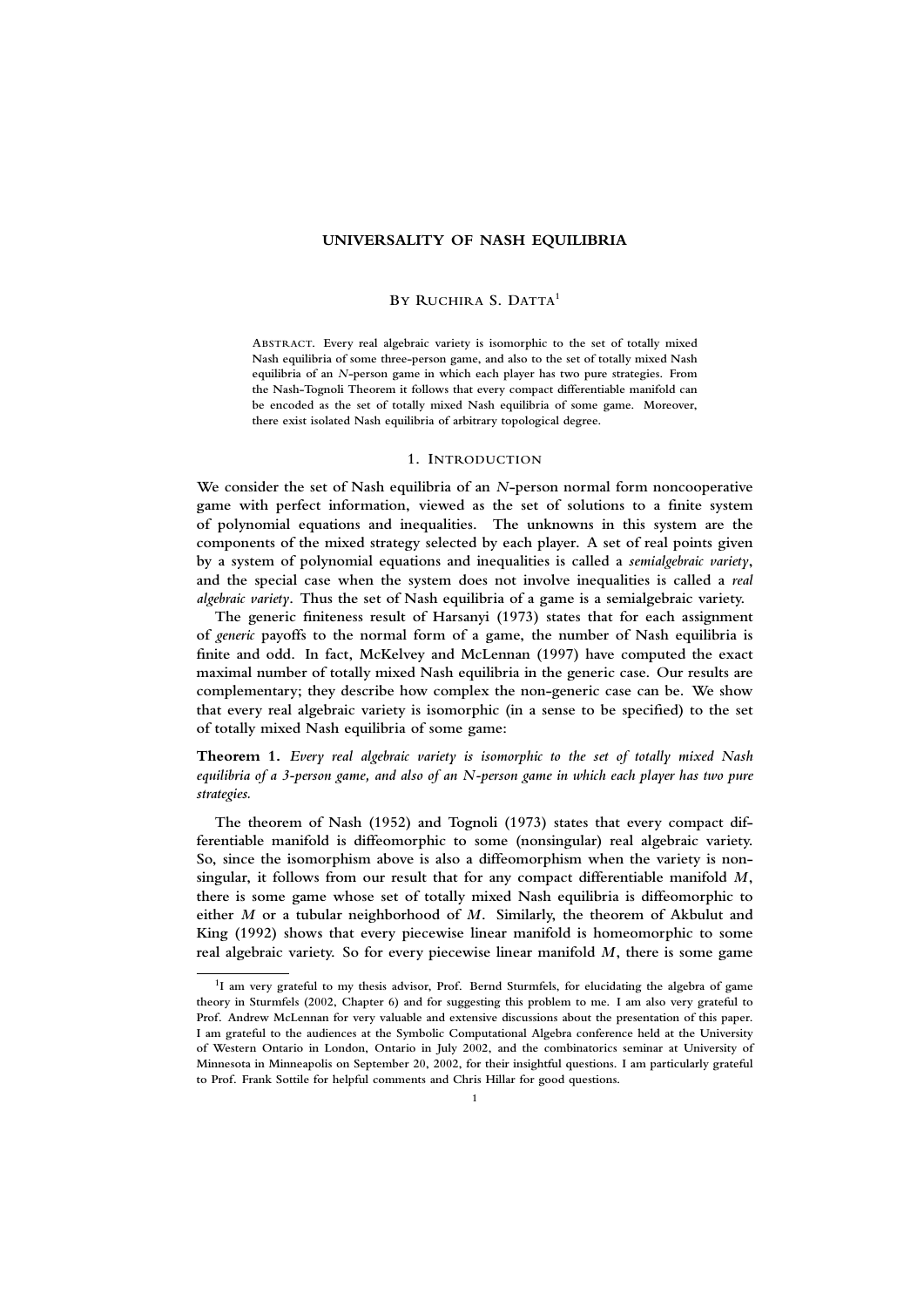**whose set of totally mixed Nash equilibria is homeomorphic to either** *M* **or a tubular neighborhood of** *M***.**

**Theorem 1 derives from the following more specific results:**

**Theorem 2.** Let  $S \subset \mathbb{R}^n$  be a real algebraic variety given by m polynomial equations in *n* unknowns  $x_1, \ldots, x_n$ , such that each point  $(x_1, \ldots, x_n) \in S$  satisfies  $0 < x_i < 1$  for  $i = 1, \ldots, n$  and  $\sum_{i=1}^{n} x_i < 1$ . Let d be the highest power to which any unknown  $x_i$  occurs *in any of the m equations. Set*  $D = m((1+d)^n - 1)$  *and*  $N = nd + m$ .

- (a) *there is a 3-person game in which the first player has*  $n + 1$  *pure strategies, the second player has D* − *m* + **1** *pure strategies, and the third player has D* + **1** *pure strategies, whose set of totally mixed Nash equilibria is isomorphic to S.*
- **(b)** *there is an N-person game in which each player has two pure strategies, whose set of totally mixed Nash equilibria is isomorphic to S.*

**Theorem 1 will follow since any real algebraic variety is isomorphic to one satisfying the hypotheses of Theorem 2. Note that specifying particular values of** *n***,** *m***, and** *d***, and/or giving more detailed information about the form of the equations, may allow using games of smaller formats (fewer pure strategies in (a), fewer players in (b)). For example,**

**Theorem 3.** *Suppose S is the set of those roots of a polynomial of degree d in one unknown which are real and lie in the open interval* (**0**, **1**)*. Then there is a* **3***-person game in which the first player has two pure strategies and the other two players each have*  $\lceil d/2 \rceil + 1$  *pure strategies, such that the projection of the set E of totally mixed Nash equilibria of this game onto its first component (the probability that the first player picks her first pure strategy) is S, and*  $#E = #S$ *.* 

**The notion of isomorphism being used in this paper is that of** *stable isomorphism* **in the category of semialgebraic varieties. Semialgebraic varieties are the subject of study in real algebraic geometry. Two semialgebraic varieties are (semialgebraically) isomorphic if there exists a homeomorphism between them whose graph is a semialgebraic set. They are** *stably isomorphic* **if they are in the same equivalence class under the equivalence relation generated by semialgebraic isomorphisms and the (canonical)** projections  $V \times \mathbb{R}^k \to V$  for any *k*. Intuitively, the word "stable" here means that **we are allowed to thicken the objects before mapping them isomorphically to each other.**

**The result in this paper is one of a series of "universality theorems" in combinatorics. Another example is the theorem of Richter-Gebert and Ziegler (1995), that realization spaces of 4-polytopes are universal. A polytope has a combinatorial description as a collection of** *faces* **of smaller dimensions, together with the inclusions between them (which vertices lie in which edges, etc.) The realization space of the polytope is the set of all geometric polytopes for a given combinatorial polytope, and the result states that an arbitrary primary semialgebraic set is stably equivalent to the realization space of some 4-polytope. Other universality theorems were proved by Mnev (1988) and Shor (1991). ¨**

### **2. PRELIMINARIES**

**A normal form game with a finite number of players, each with a finite number of** pure strategies, is specified as follows. The set of players is denoted as  $I = \{1, \ldots, \mathbb{N}\}\$ . Associated to the players are finite disjoint sets of pure strategies  $S_1, \ldots, S_N$ . Write  $S = \prod_{i \in I} S_i$ . For each i let  $d_i = |S_i| - 1$ , and write the set  $S_i$  as  $\{s_{i0}, \ldots, s_{id_i}\}\$ . The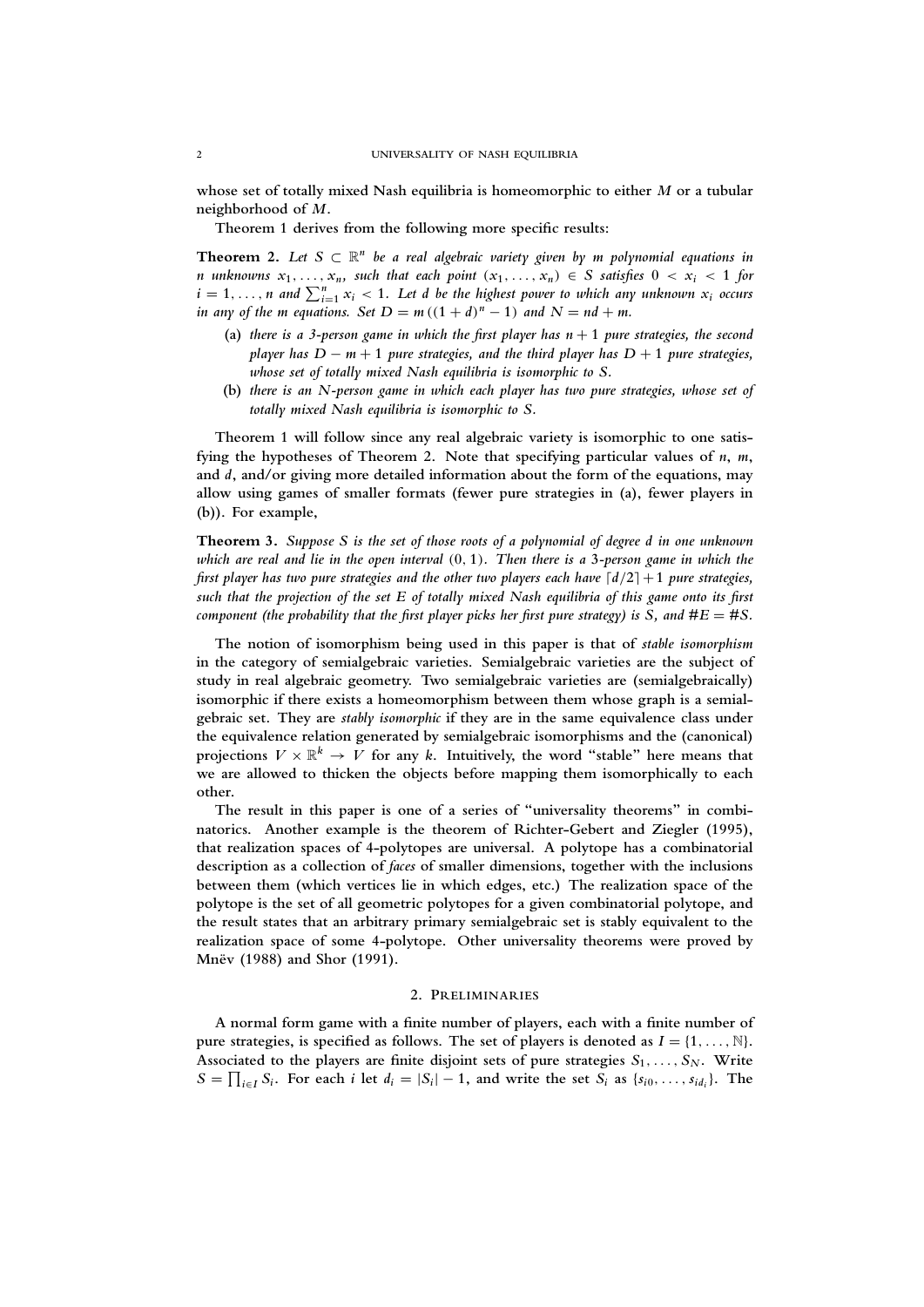set  $\Sigma_i$  of mixed strategies of player *i* is the set of all functions  $\sigma_i$ :  $S_i$ set  $\Sigma_i$  of mixed strategies of player *i* is the set of all functions  $\sigma_i : S_i \mapsto [0, 1]$  with  $\sum_{s_i \in S_i} \sigma_i(s_i) = 1$ . Write  $\Sigma = \prod_{i \in I} \Sigma_i$  for the set of strategy profiles, and write  $\Sigma_{-i} = \prod_{j \in I - \{i\}} \Sigma_j$ . Write  $\sigma_{-i}$  for the image of  $\sigma \in \Sigma$  under the projection  $\pi_{-i}$  onto  $\Sigma_{-i}$ . Write  $\sigma_i^j = \sigma_i(s_{ij})$  for  $j = 1, ..., d_i$  and  $\sigma_i^0 = 1$ .

The game is specified by describing the payoff function  $u_i: S \to \mathbb{R}$  for each player. **The** *i***th player's expected payoff from a strategy profile** σ **is given by multilinearity as**

$$
u_i(\sigma) = \sum_{s \in S} u_i(s) \, \sigma_1(s_1) \cdots \sigma_N(s_N).
$$

By abuse of notation, write  $u_i(s_i, \sigma_{-i})$  for the *i*th player's expected payoff from the strategy  $\sigma$  whose *i*th component is  $s_{ij}$  and whose other components are defined by  $\pi_{-i}(\sigma) = \sigma_{-i}$ .

**At a totally mixed Nash equilibrium, for any given player, if the other players' mixed strategies are kept fixed then the payoffs at each of that player's pure strategies are equal. These conditions can be expressed as a system of polynomial equations and inequalities. The condition that the strategy profile** σ **be a totally mixed Nash equilibrium is precisely that for each**  $i$ **,**  $0 < \sigma_i(s_i) < 1$  **and** 

(1) 
$$
u_i(s_{ij}, \sigma_{-i}) = u_i(s_{i0}, \sigma_{-i}) \text{ for all } j.
$$

**We will use a simplified notation for the two special cases dealt with in this paper: a 3-person game, and an** *N***-person game in which each player has two pure strategies. The players in the 3-person game will be called Alice, Bob, and Critter. They have**  $d_a + 1 = d_1 + 1$ ,  $d_b + 1 = d_2 + 1$ , and  $d_c + 1 = d_3 + 1$  pure strategies respectively. A mixed strategy of Alice will be written  $\bar{a} = (a_0, \ldots, a_{d_a})$ , where  $a_i$  stands for  $\sigma_1(s_{1i})$ . Similarly,  $\bar{b} = (b_0, \ldots, b_{d_b})$  and  $\bar{c} = (c_0, \ldots, c_{d_c})$  denote mixed strategies of **Bob and Critter, respectively. In the** *N***-person game in which each player has two pure strategies, we will write**  $p_i$  for  $\sigma_i(s_i)$ .

# **3. PROOFS**

**In the equations (1) for a totally mixed Nash equilibrium, for each player** *i***, if we** substitute  $\sigma_i(s_{i0}) = 1 - \sum_{j=1}^{d_i} \sigma_i(s_{ij})$ , and subtract each right-hand side from each **left-hand side, we get** *d<sup>i</sup>* **equations:**

$$
(2) \sum_{j_1=0}^{d_1} \cdots \sum_{j_{i-1}=0}^{d_{i-1}} \sum_{j_{i+1}=0}^{d_{i+1}} \cdots \sum_{j_N=0}^{d_N} \lambda_{j_1...j_{i-1}j_{i+1}...j_N}^{(i)(j_i)} \sigma_1^{j_1} \cdots \sigma_{i-1}^{j_{i-1}} \sigma_{i+1}^{j_{i+1}} \cdots \sigma_N^{j_N} = 0
$$

where  $j_i$  ranges from 1 to  $d_i$ .

**Lemma 4.** If we are given any arbitrary coefficients  $\lambda^{(i)(j_i)}_{j_1...j_{i-1}j_{i+1}...j_N}$ , we can choose payoff *functions u<sup>i</sup> so that the above equations have the prescribed coefficients.*

*Proof.* **We first set each player** *i***'s payoff equal to zero whenever they choose their** first pure strategy  $s_{i0}$ , no matter what the other players do. We show that we can **obtain the equation (2) for**  $i = N$  and  $j<sub>N</sub> = 1$ , namely

(3) 
$$
\sum_{j_1=0}^{d_1} \cdots \sum_{j_{N-1}=0}^{d_{N-1}} \lambda_{j_1 \ldots j_{N-1}}^{(N)(1)} \prod_{k=1}^{N-1} \sigma_k^{j_k} = 0;
$$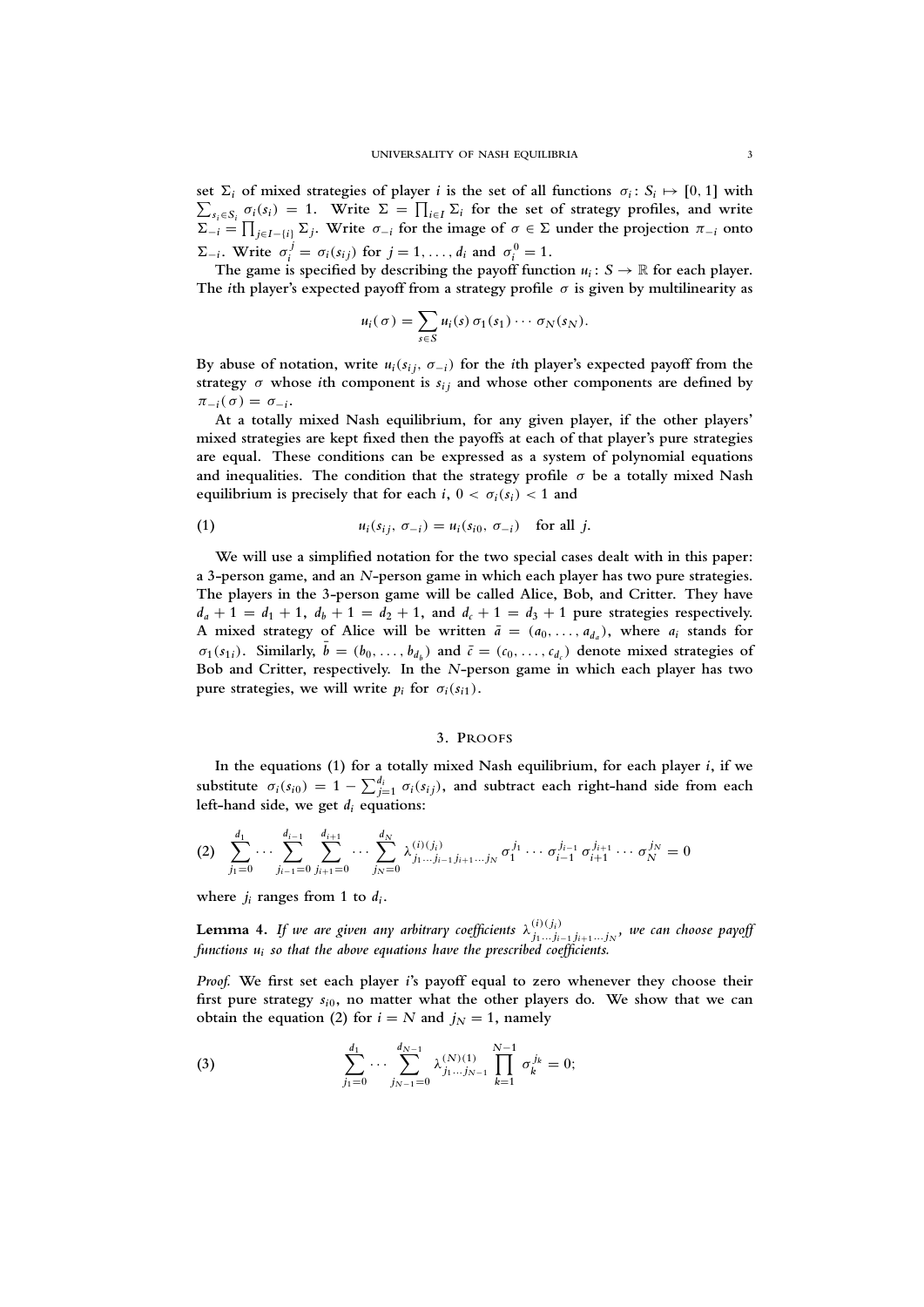**the other cases are completely analogous. The equations (1) imply that**

(4) 
$$
\sum_{j_1=0}^{d_1} \cdots \sum_{j_{N-1}=0}^{d_{N-1}} u_N(s_{1j_1}, \ldots, s_{(N-1)j_{N-1}}, s_{N1}) \prod_{k=1}^{N-1} \sigma_k(s_{kj_k}) = 0.
$$

**We consider the set of polynomial equations of the above form as a linear space of** dimension  $(d_1 + 1) \times \cdots \times (d_{N-1} + 1)$ , with basis elements  $\prod_{k=1}^{N-1} \sigma_k(s_{k j_k})$ . The set **of polynomial equations of the form (3) is also a linear space of the same dimension,** with basis elements  $\prod_{k=1}^{N-1} \sigma_k^{j_k}$ . Substituting  $\sigma_k^0 = \sum_{j=0}^{k} \sigma_k(s_{kj})$  and  $\sigma_k^j = \sigma_k(s_{kj})$ **for**  $j = 1, \ldots, d_k$ , for  $k = 1, \ldots, N - 1$  into (3) transforms it from the latter space to the former. So we obtain the required payoffs  $u_N(s_{1j_1}, \ldots, s_{(N-1)j_{N-1}}, s_{N1})$  as the **coefficients of the transformed equation.**

**This lemma, which appears for example in McKelvey and McLennan (1997) or Sturmfels (2002, Chapter 6), is crucial to the proofs of the following theorems, from which Theorem 2 follows:**

**Theorem 5.** Let  $S \subset \mathbb{R}^n$  be a real algebraic variety given by m equations in n unknowns  $x_1, \ldots, x_n$ , such that each point  $(x_1, \ldots, x_n) \in S$  satisfies  $0 < x_i$  for  $i = 1, \ldots, n$  and  $\sum_{i=1}^{n} x_i < 1$ , and suppose the highest power of  $x_i$  in equation j is  $x_i^{d_{ij}}$ . Set

$$
D=-1+\sum_{j=1}^m(1+d_{1j})(1+d_{2j})\cdots(1+d_{nj}).
$$

*Then there is a 3-person game in which Alice has n* + 1 *pure strategies, Bob has D − m* + 1 *pure strategies, and Critter has D* +**1** *pure strategies, whose set of totally mixed Nash equilibria is isomorphic to S.*

*Proof.* **We suppose** *S* **to be given by the** *m* **equations**

$$
F_j(x_1,\ldots,x_n)=0
$$

for  $j = 1, \ldots, m$ . We now consider the equations associated with Critter's payoffs; **recall that these are equations involving only the** *a<sup>i</sup>* **'s and** *b<sup>i</sup>* **'s. We will show how an** arbitrary system of polynomial equations  $F_i(x_1, \ldots, x_n) = 0$  can be encoded in this **system. (We will consider the** *c<sup>i</sup>* **'s and the equations associated with Alice's payoffs** and Bob's payoffs later.) The variables  $a_1, \ldots, a_n$  will take the roles of  $x_1, \ldots, x_n$ .

**We will repeatedly use the following observation. Suppose we have a system of polynomial equations**

$$
f_1(x_1, \ldots, x_i) = 0,
$$
  
\n
$$
\vdots
$$
  
\n
$$
f_k(x_1, \ldots, x_i) = 0
$$

such that  $f_k(x_1, \ldots, x_i) = \alpha x_i + g(x_1, \ldots, x_{i-1})$  where  $\alpha$  is some nonzero constant **coefficient and** *g* **is a polynomial in the remaining variables other than** *x<sup>i</sup>* **. Then our system is logically equivalent to (i.e., it implies and is implied by) the system**

$$
f_1(x_1, ..., x_{i-1}, -\alpha^{-1} g(x_1, ..., x_{i-1},)) = 0,
$$
  
\n
$$
\vdots,
$$
  
\n
$$
f_{k-1}(x_1, ..., x_{i-1}, -\alpha^{-1} g(x_1, ..., x_{i-1})) = 0,
$$
  
\n
$$
x_i = -\alpha^{-1} g(x_1, ..., x_{i-1}).
$$

*d***1**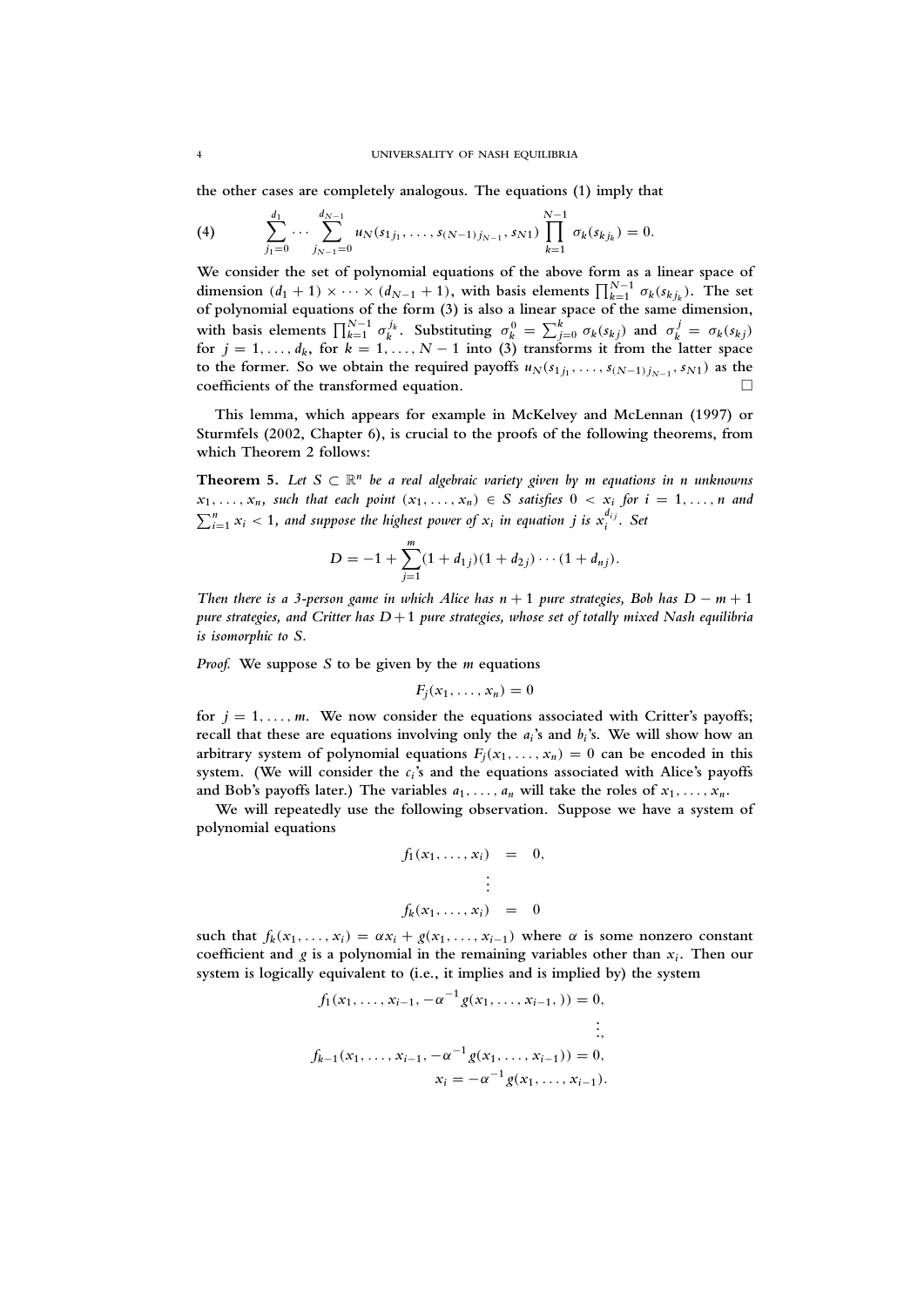Effectively we have substituted the value of  $x_i$  given by the last equation into the other equations. Notice that the variable  $x_i$  no longer appears in the first  $i - 1$ **equations. In our construction we will actually be going the other way: we will be** starting with a system of equations in fewer variables and adding a new variable  $x_i$  as above. The old system defined a variety *V* lying in  $\mathbb{R}^{i-1}$ , and the new system defines **a** variety  $V'$  lying in  $\mathbb{R}^i$ . The two varieties are isomorphic, with isomorphism given **by the embedding**  $(x_1, ..., x_{i-1}) \mapsto (x_1, ..., x_{i-1}, -\alpha^{-1}g(x_1, ..., x_{i-1}).$ 

**Most of the equations in our system will be of the form**

$$
b'_i = \lambda a_l b'_j + \lambda'
$$

for some constants  $\lambda$  and  $\lambda'$ , where  $b'_i = s_i b_i + \delta_i$  for some constants  $s_i$  and  $\delta_i$ . The  $s_i$ 's and  $\delta_i$ 's are constants with  $s_i \neq 0$ , which we choose so that for any point  $(a_1, \ldots, a_n) \in S$ , we will have  $0 < b_i$  for all *i* and  $\sum_{i=1}^{D-m} b_i < 1$ . This is possible since the set *S* fits inside  $(0, 1)^n$ .

Write  $F_j$  in recursive form as

$$
F_j(x_1, ..., x_n) = x_1^{d_1} F_{jd_{1j}}(x_2, ..., x_n) + \cdots + F_{j0}(x_2, ..., x_n)
$$
  
= ... =  
=  $x_1^{d_1} (x_2^{d_2} \cdots (x_n^{d_n} F_{jd_1}...d_n)} + \cdots) \cdots) + \cdots + F_{j0...0}$ 

where the  $F_{ji_1...i_n}$  are constants, the  $F_{ji_1...i_{n-1}}$  are polynomials in  $a_n$ , the  $F_{ji_1...i_{n-2}}$  are **polynomials in** *an*−**<sup>1</sup> and** *an***, and so forth. We will transform the single equation**  $0 = F_j(x_1, \ldots, x_n)$  into a system of many equations. Horner's rule states that a **univariate polynomial**

$$
\xi_d x^d + \xi_{d-1} x^{d-1} + \cdots + \xi_1 x + \xi_0
$$

**can be evaluated as**

$$
(\cdots ((\xi_d x + \xi_{d-1})x + \xi_{d-2})x + \cdots + \xi_1)x + \xi_0.
$$

Each equation will equate some  $b_i'$  to one of the parenthesized expressions. Finally some  $b'_i$  will equal the univariate polynomial in question. At first the this will be one of the polynomials  $F_{ji_1...i_{n-1}}$  in  $a_n$ . Then it will be one of the polynomials  $F_{ji_1...i_{n-2}}$ , **considered as a univariate polynomial in** *an*−**1, whose coefficients are the polynomials**  $F_{ji_1...i_{n-1}}$ ; and so forth.

**Our first equation is**

$$
s_1b_1+\delta_1=a_nF_{1d_{11}...d_{n1}}+F_{1d_{11}...d_{(n-1)1}(d_{n1}-1)}.
$$

**Our second equation is**

$$
s_2b_2+\delta_2=a_n(s_1b_1+\delta_1)+F_{1d_{11}...d_{(n-1)1}(d_{n1}-2)}.
$$

Continuing in this way, our  $d_{n1}$ <sup>th</sup> equation is

$$
s_{d_{n1}}b_{d_{n1}} + \delta_{d_{n1}} = a_n(s_{(d_{n1}-1)}b_{(d_{n1}-1)} + \delta_{(d_{n1}-1)}) + F_{1d_{11}...d_{(n-1)1}}.
$$

Observe that the righthand side of this last equation is  $F_1 a_{11} \ldots a_{(n-1)1} (a_n)$ . In the same way, we obtain all the polynomials  $F_{1i_1...i_{n-1}}(a_n)$  for  $i_1 = 0,..., d_{11}, ..., i_{n-1} =$ 0, ...,  $d_{(n-1)1}$ , setting up  $d_{n1}$  equations for each. This takes care of the first  $k =$  $(1+d_{11})(1+d_{21})\cdots(1+d_{(n-1)1})d_{n1}$  equations. Now we start building up the bivariate polynomials. We begin by constructing  $d_{(n-1)1}$  equations starting with

$$
s_{k+1}b_{k+1} + \delta_{k+1} = a_{n-1}(s_{d_{n1}}b_{d_{n1}} + \delta_{d_{n1}}) + (s_{2d_{n1}}b_{2d_{n1}} + \delta_{2d_{n1}}),
$$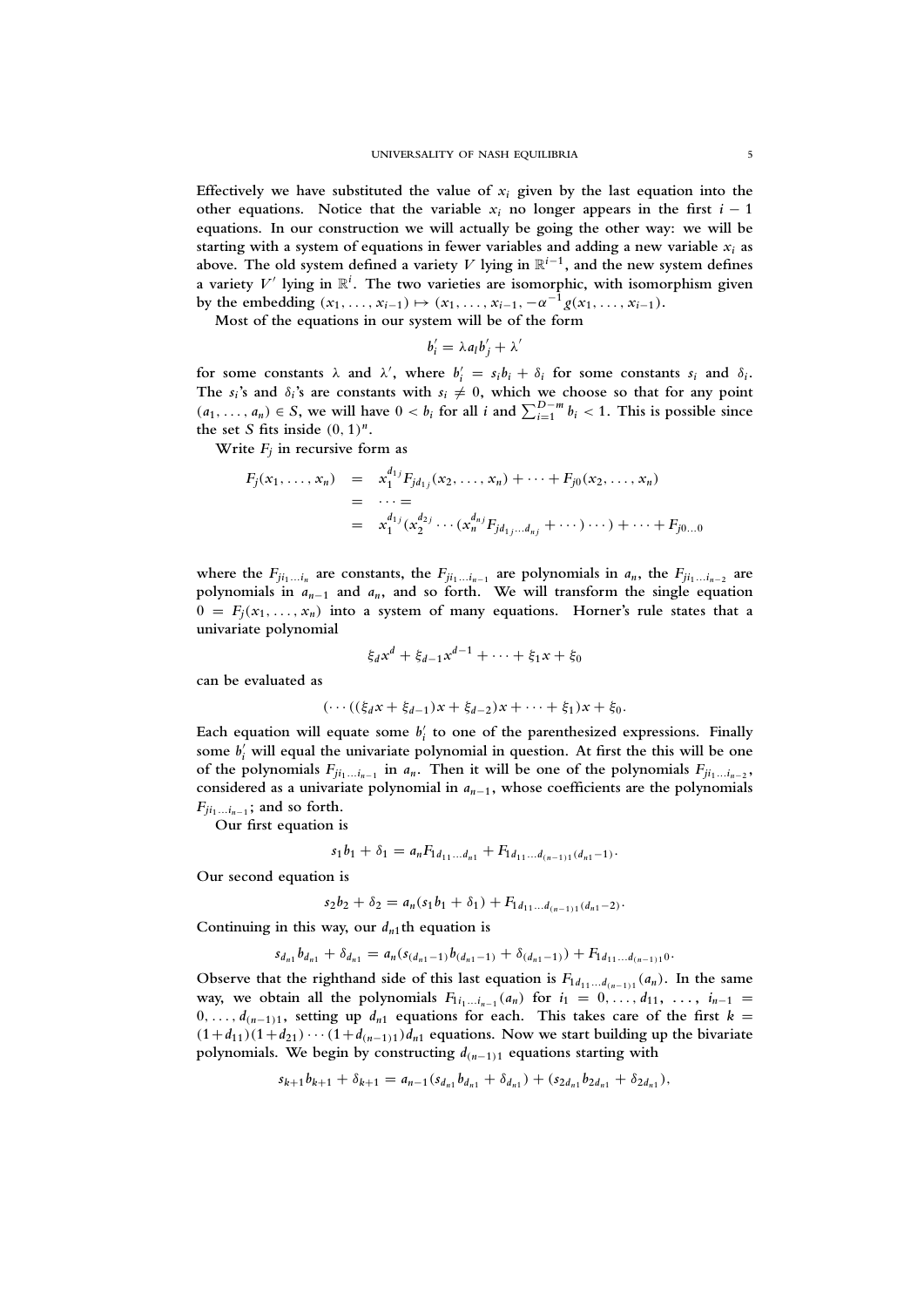and end up with  $F_1$ <sub>*d*11</sub>...*d*<sub>(*n*−2)</sub><sub>1</sub></sub> (*a<sub>n−1</sub>*, *a<sub>n</sub>*) on the righthand side. In this way we use  $(1+d_{11})(1+d_{21})\cdots(1+d_{(n-2)1})d_{(n-1)1}$  more equations to obtain all the polynomials  $F_{1i_1...i_{n-2}}(a_{n-1}, a_n)$  for  $i_1 = 0,..., d_{11},..., i_{n-2} = 0,..., d_{(n-2)1}$ . Continuing in this **manner, we at last end up with the equation**  $0 = F_1(a_1, \ldots, a_n)$ **. We have used** 

$$
d_{11} + (1 + d_{11})d_{21} + \cdots + (1 + d_{11})(1 + d_{21}) \cdots (1 + d_{(n-1)1})d_{n1}
$$
  
= 
$$
(1 + d_{11})(1 + d_{21}) \cdots (1 + d_{n1}) - 1
$$

**equations. In this way we construct** *D* **equations to encode all the** *m* **equations**  $0 = F_i(a_1, \ldots, a_n)$ . The lefthand sides of each of these equations contains a distinct  $b_i$ , except for the *m* equations  $0 = F_j(a_1, \ldots, a_n)$  themselves. Thus we have made the **set of totally mixed Nash equilibria consist exactly of those points** (*a***1**, . . . , *a<sup>n</sup>* ) **in the** set *S*, and for each such point we have set the values of all  $D - m + 1$   $b_i$ 's (the last equation is  $\sum b_i = 1$ .

It remains to set the values of the *D*  $c_i$ 's. We have *n* equations (A) and  $D - m$ equations (B) left, each of which we can use to set some  $c_i$  equal to  $\frac{1}{D}$ . If  $m > n$ there will be  $m - n c_i$ 's left over. These are unconstrained except that  $0 < c_i < 1$  and  $\sum c_i = 1$ . Thus the set of totally mixed Nash equilibria will be a Cartesian product **of** *S* **and a product of open simplices, which is stably isomorphic to** *S***.**

**Theorem 6.** Let  $S \subset \mathbb{R}^n$  be a real algebraic variety given by m equations in n unknowns  $x_1, \ldots, x_n$ , such that each point  $(x_1, \ldots, x_n) \in S$  satisfies  $0 < x_i$  for  $i = 1, \ldots, n$  and  $\sum_{i=1}^{n} x_i < 1$ , and suppose the highest power of  $x_i$  in equation j is  $x_i^{d_{ij}}$ . Set

$$
D'=\sum_{i=1}^n \max_j d_{ij}.
$$

*Then there is a game with*  $(D' + m)$  *players in which each player has* 2 *pure strategies, whose set of totally mixed Nash equilibria is isomorphic to S.*

*Proof.* We first give a game with  $D' + \max\{m, n\}$  players. We take the first *n* variables  $p_1, \ldots, p_n$  to represent  $x_1, \ldots, x_n$ . Let  $d_i = \max_i d_{i,i}$ , and rename the last D' variables **as**  $p_1$ , ...,  $p_1$ , ...,  $p_{n1}$ , ...,  $p_{nd_n}$ . Then the last  $D'$  equations are

$$
p_{11} = p_1, p_{12} = p_1 p_{11}, \dots, p_{1d_1} = p_1 p_{1(d_1-1)};
$$
  
\n:  
\n:  
\n
$$
p_{n1} = p_n, p_{n2} = p_n p_{n1}, \dots, p_{nd_n} = p_n p_{n(d_n-1)}.
$$

The first *m* equations are  $F_j(x_1, \ldots, x_n) = 0$  for  $j = 1, \ldots, m$ , with  $x_i^k$  replaced by  $p_{ik}$ . Any remaining equations can be  $0 = 0$ .

Note that this means the first *n* variables  $p_1, \ldots, p_n$  do not occur in the first *n* **equations.** If  $m > n$ , the next  $m - n$  variables do not occur in any equations. We must **arrange the last**  $D'$  equations such that  $p_{ij}$  does not occur in the  $(i, j)$ th equation.

Suppose  $D' \geq 3$ . For each  $(i, j)$ , let  $T_{ij}$  be the set of equations in which  $p_{ij}$  does not occur. We will show that for every  $k = 1, \ldots, D'$ , for every subset  $K$  of the **indices**  $(i, j)$  with  $#K = k$  we have

$$
\#\left(\bigcup_{(i,j)\in K}T_{ij}\right)\geq k.
$$

Since each  $p_{ij}$  occurs in at most two equations, for each  $(i, j)$  we have  $\#T_{ij} \geq D'-2 \geq 1$ 1. For any  $(i, j)$  and  $(i', j')$  with  $(i', j') \neq (i, j)$ , since there is at most one equation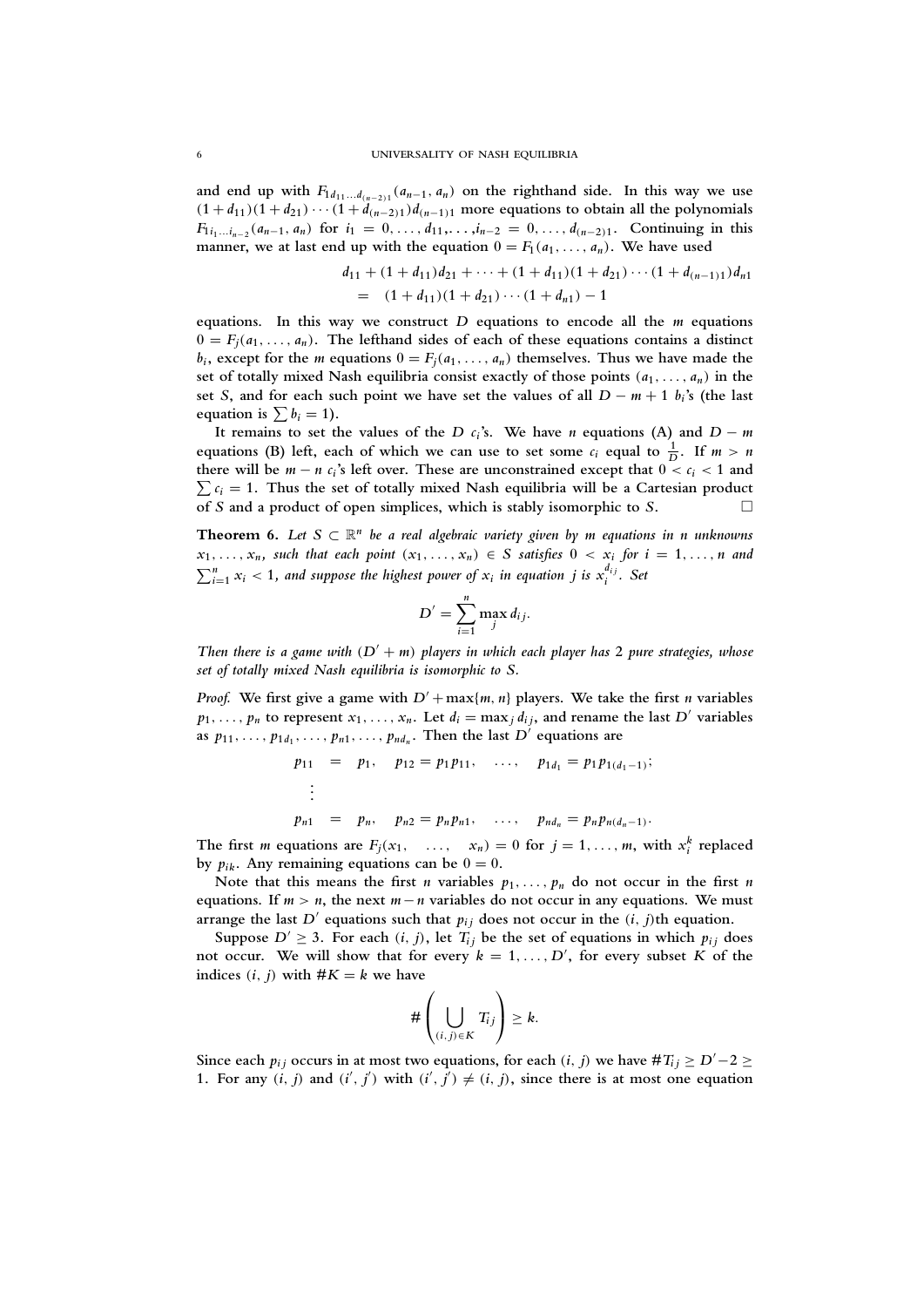in which both  $p_{ij}$  and  $p_{i'j'}$  occur, we have  $\#(T_{ij} \cup T_{i'j'}) \ge D' - 1 \ge 2$ . Finally, for any three distinct pairs  $(i, j)$ ,  $(i', j')$ , and  $(i'', j'')$ , there is no equation in which all of  $p_{ij}, p_{i'j'}$ , and  $p_{i'',j''}$  occur, so  $\#(T_{ij} \cup T_{i'j'} \cup T_{i''j''}) = D'$ . The assertion follows since  $k \leq D'$ . Now the existence of the desired arrangement follows from Hall's marriage **theorem.**

Suppose  $D' \le 2$ . If  $D' = 1$ , we do not actually need the equation  $p_{11} = p_1$ . Recall that we had replaced  $x_1$  by  $p_{11}$  in the first *m* equations,  $F_j(x_1) = 0$  for  $j = 1, \ldots, m$ . Instead, we put  $p_{11} = \frac{1}{2}$  for the very first equation, replace  $x_1$  by  $p_1$  in the next  $m-1$  equations  $F_2(x_1) = 0, \ldots, F_m(x_1) = 0$ , and also replace  $x_1$  by  $p_1$  in the  $(1, 1)$ th **equation**  $F_1(x_1) = 0$ . If  $D' = 2$ , then either  $d_1 = 1$  and  $d_2 = 1$ , so the (1, 1) equation **is**  $p_{21} = p_2$  and the (2, 1) equation is  $p_{11} = p_1$ ; or  $d_1 = 2$ . In this case,  $n = 1$ ; our game has  $m + 2$  players. Write the polynomials  $F_j(x_1)$  as  $F_j(x_1) = a_j x_1^2 + b_j x_1 + c_j$ for  $j = 1, \ldots, m$ . Then the  $m + 2$  equations are

(1)  
\n
$$
a_1 p_{(m+1)} p_{(m+2)} + b_1 p_{(m+1)} + c_1 = 0,
$$
\n(2)  
\n
$$
a_2 p_1 p_{(m+1)} + b_2 p_1 + c_2 = 0,
$$
\n
$$
\vdots
$$
\n(m)  
\n
$$
a_m p_1 p_{(m+1)} + b_m p_1 + c_m = 0,
$$
\n(m+1)  
\n
$$
p_{(m+2)} = p_1,
$$
\n
$$
p_{(m+1)} = p_1.
$$

Now we have encoded *S* in a game with  $D' + \max\{m, n\}$  players. It remains to show that we only need  $D' + m$  players. So suppose  $n > m$ . Above, we have used *d*<sup>*i*</sup> equations  $p_{i1} = p_i, \ldots, p_{id_i} = p_i p_{i(d_i-1)}$ , but we could have gotten away with  $d_i - 1$  equations instead if we were willing to use  $p_i$  in the equations encoding the polynomials  $F_j(x_1, \ldots, x_n) = 0$ . In that case all the variables  $p_1, \ldots, p_n$  and all the  $p_i$ <sup>*j*</sup>**s** might occur in each of the equations  $F_i(x_1, \ldots, x_n) = 0$ , so they could not be **associated with any of the players associated with those variables. Instead one might have to introduce** *m* **new players with whom to associate these equations. Now the** equations associated with the players whose variables are  $p_1, \ldots, p_n$  are free; since *n* > *m* **these can be used to fix the variables associated with the** *m* **new players at 1 2 .**

The values of *D* and *D'* in Theorem 2 are obtained by setting  $d_{ij} = d$  for all *i* **and** *j***. Theorem 1 follows since** R **is semialgebraically isomorphic to** (−**1**, **1**) **by the change of variables**  $t \mapsto t/(1-t^2)$  and  $(-1, 1)$  is isomorphic to  $(0, 1)$  by the change of **variables**  $t \mapsto (t+1)/2$ ; then since the new  $x_i$ 's take values in  $(0, 1)$ , their sum  $\sum_{i=1}^{n} x_i$ **takes values in some interval**  $(0, \delta)$ , and dividing them all by  $\delta$  lets us achieve the hypotheses of Theorems 5 and 6. Now the map  $t \mapsto t/(1-t^2)$ , when considered as a **map from** R **to the whole line** R**, is not one-to-one but one-to-two. So the image of our real algebraic variety under this map will have several pieces, but the piece lying in the interior of the** *n*-cube  $(-1, 1) \times \cdots \times (-1, 1)$  will be semialgebraically isomorphic **to the original variety (and will not be connected to any other piece). Note that when the real algebraic variety is given by no more equations than unknowns, the isomorphism we exhibit in Theorems 5 and 6 is a homeomorphism.**

**In the game constructed in the proof of Theorem 6, the payoffs for many of the players depend only on the mixed strategies chosen by two or three of the other players. This is why the game is not generic. At the same time, this can happen very naturally in situations where the players interact locally. These local interactions can**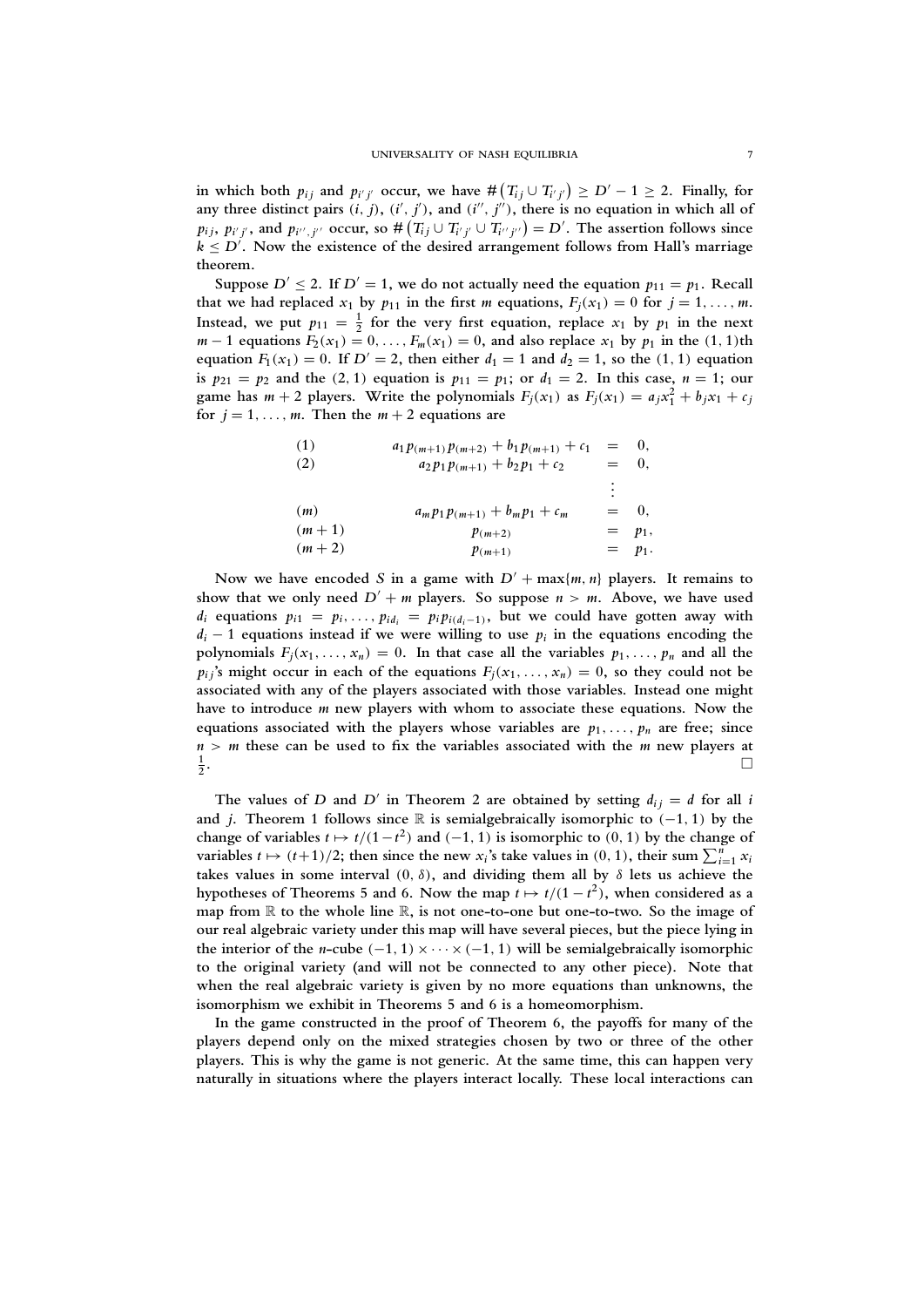**be described by a graph. Such** *graphical models* **are studied by Kearns, Littman, and Singh (2001).**

**As mentioned before, in many cases games of smaller formats can be used. In particular, we restate Theorem 3 and prove it here:**

**Theorem 7.** Let S be the set of those roots of one polynomial equation  $\alpha_d a^d + \cdots + \alpha_0 = 0$ *in one unknown a which are real and lie in the interval* (**0**, **1**)*. Then S is the set of first coordinates of the totally mixed Nash equilibria of a* **3***-person game in which Alice has two pure strategies and the Bob and Critter each have*  $\lceil d/2 \rceil + 1$  *pure strategies.* 

*Proof.* **Suppose** *d* **is even, say** *d* = **2***e***. We set Alice's payoffs so that equating them** yields  $c_e = b_1$ . We set Bob's payoffs so that equating them yields the *e* equations

$$
0 = \alpha_0 + a(s_1c_1 + \delta_1),
$$
  
\n
$$
s_1c_1 + \delta_1 = \alpha_1 + a(s_2c_2 + \delta_2),
$$
  
\n
$$
\vdots
$$
  
\n
$$
s_{e-1}c_{e-1} + \delta_{e-1} = \alpha_{e-1} + a(s_ec_e + \delta_e);
$$

**and we set Critter's payoffs so that equating them yields the** *e* **equations**

$$
s_{e}b_{1} + \delta_{e} = \alpha_{e} + a(s_{e+1}b_{2} + \delta_{e+1}),
$$
  
\n
$$
s_{e+1}b_{2} + \delta_{e+1} = \alpha_{e+1} + a(s_{e+2}b_{3} + \delta_{e+2}),
$$
  
\n
$$
\vdots
$$
  
\n
$$
s_{2e-2}b_{e-1} + \delta_{2e-2} = \alpha_{2e-2} + a(s_{2e-1}b_{e} + \delta_{2e-1}),
$$
  
\n
$$
s_{2e-1}b_{e} + \delta_{2e-1} = \alpha_{2e-1} + a\alpha_{2e}.
$$

As in the proof of Theorem 5, the  $s_i$ 's and  $\delta_i$ 's are constants with  $s_i \neq 0$  chosen so that  $0 < b_i$ ,  $0 < c_i$ ,  $\sum_{i=1}^{e} b_i < 1$ , and  $\sum_{i=1}^{e} c_i < 1$ , for all  $a \in S$ .

Suppose *d* is odd, say  $d = 2e - 1$ . Then we replace the last of Critter's equations **by**

$$
b_e = \frac{1}{2} - \frac{1}{2}(b_1 + \cdots + b_{e-1}).
$$

**In the proof of Theorem 5, Alice's and Bob's equations were essentially wasted. On the other hand, in the proof of Theorem 7, we started the same way, multiplying out the polynomial according to Horner's rule and accumulating the result in one of the** *c<sup>i</sup>* **'s. But then we used one of Alice's equations to transfer the result to the** *bi* **'s, so we could continue the calculation using these variables. This can be done in many cases (although in general there may be more results that would have to be transferred than Alice's equations could accomodate).**

**Although we have stated our results in the geometric language of varieties, our proofs are purely algebraic and require few assumptions. Experts may note that this means our results are actually more general than what we have stated: they concern** *schemes***, which generalize varieties.**

### **4. A SPECIAL CASE**

**We can apply the above construction to the case when the polynomials defining** the totally mixed Nash equilibrium are  $(x^2 - y^2, 2xy)$ , which is the canonical example **of a map from the plane to itself of degree 2; considering the plane as having complex**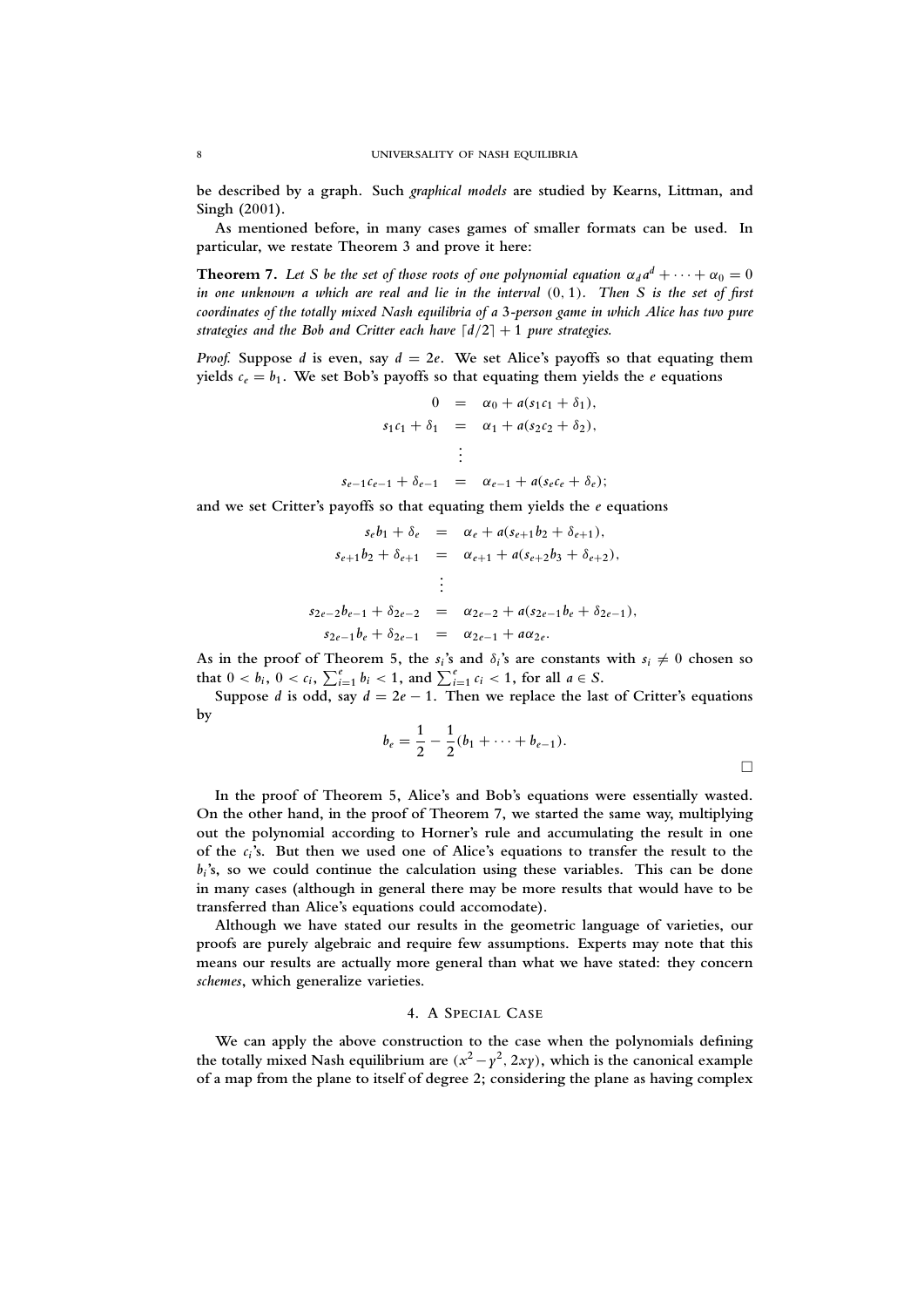coordinate  $z = x + iy$ , it is given by  $z \mapsto z^2$ . Thus, this results in a game with a single isolated totally mixed Nash equilibrium of degree 2. Every map  $z \mapsto z^n$  for  $n \in \mathbb{N}$ **similarly gives rise to a system of two polynomial equations in two variables, and so we can obtain a unique totally mixed Nash equilibrium of any given topological degree.**

# **5. CONCLUSION**

**Although the set of totally mixed Nash equilibria might comprise an arbitrary real algebraic variety, this does not mean it cannot be computed. As mentioned before, generically this set is finite. As described by Sturmfels (2002, Chapter 6), it is the set of solutions to a system of polynomial equations, which can be found, for instance, using polyhedral homotopy continuation software such as** PHCpack **by Verschelde (1999). Recently Sommese and Verschelde (2000) have been working on extending these methods to positive dimensional algebraic sets (e.g., curves and surfaces rather than isolated points). Indeed, how to solve systems of polynomial equations is a very active area of research.**

**Since Nash equilibria are usually not unique, the way that players approach equilibrium dynamically in repeated games under assumptions of imperfect information and/or bounded rationality has been studied both theoretically and experimentally. For example, Kalai and Lehrer (1993) showed that under certain assumptions, "rational learning leads to Nash equilibrium." The existence of equilibrium sets with varying geometry and topology suggests that in these same dynamical models, interesting phenomena might continue to occur** *after* **equilibrium has been reached.**

*Dept. of Mathematics, University of California,*

*Berkeley, CA, 94720*

datta@math.berkeley.edu

http://math.berkeley.edu/˜datta

# **REFERENCES**

**AKBULUT, S. AND H. KING (1992):** *Topology of real algebraic sets***. Berlin: Springer-Verlag.**

- **HARSANYI, J.C. (1973): "Oddness of the Number of Equilibrium Points: a New Proof," in** *International Journal of Game Theory***, 2, 235–250.**
- **KALAI, E. AND E. LEHRER (1993): "Rational Learning Leads to Nash Equilibrium," in** *Econometrica***, 61, 1019–1045.**
- **KEARNS, M., LITTMAN, M.L., AND SINGH, S. (2001): "Graphical Models for Game Theory," in** *Uncertainty in artifical intelligence: proceedings of the seventeenth conference (2001)***, 253–260.**
- **MCKELVEY, R.D. AND A. MCLENNAN (1996): "Computation of Equilibria in Finite Games," in** *The Handbook of Computational Economics: Vol. I***, ed. by H. Amman, D.A. Kendrick, and J. Rust. Amsterdam: Elsevier, 87–142.**
- **MCKELVEY, R.D. AND A. MCLENNAN (1997): "The maximal number of regular totally mixed Nash equilibria," in** *Journal of Economic Theory***, 72, 411–425.**
- **MNEV¨ , N.E. (1988): "The universality theorems on the classification problem of configuration varieties and convex polytopes varieties," in** *Topology and Geometry— Rohlin Seminar***, ed. by O.Ya. Viro. Heidelberg: Springer, 527–544.**
- **NASH, J. (1952): "Real algebraic manifolds," in** *Annals of Mathematics***, 116, 133–176.**